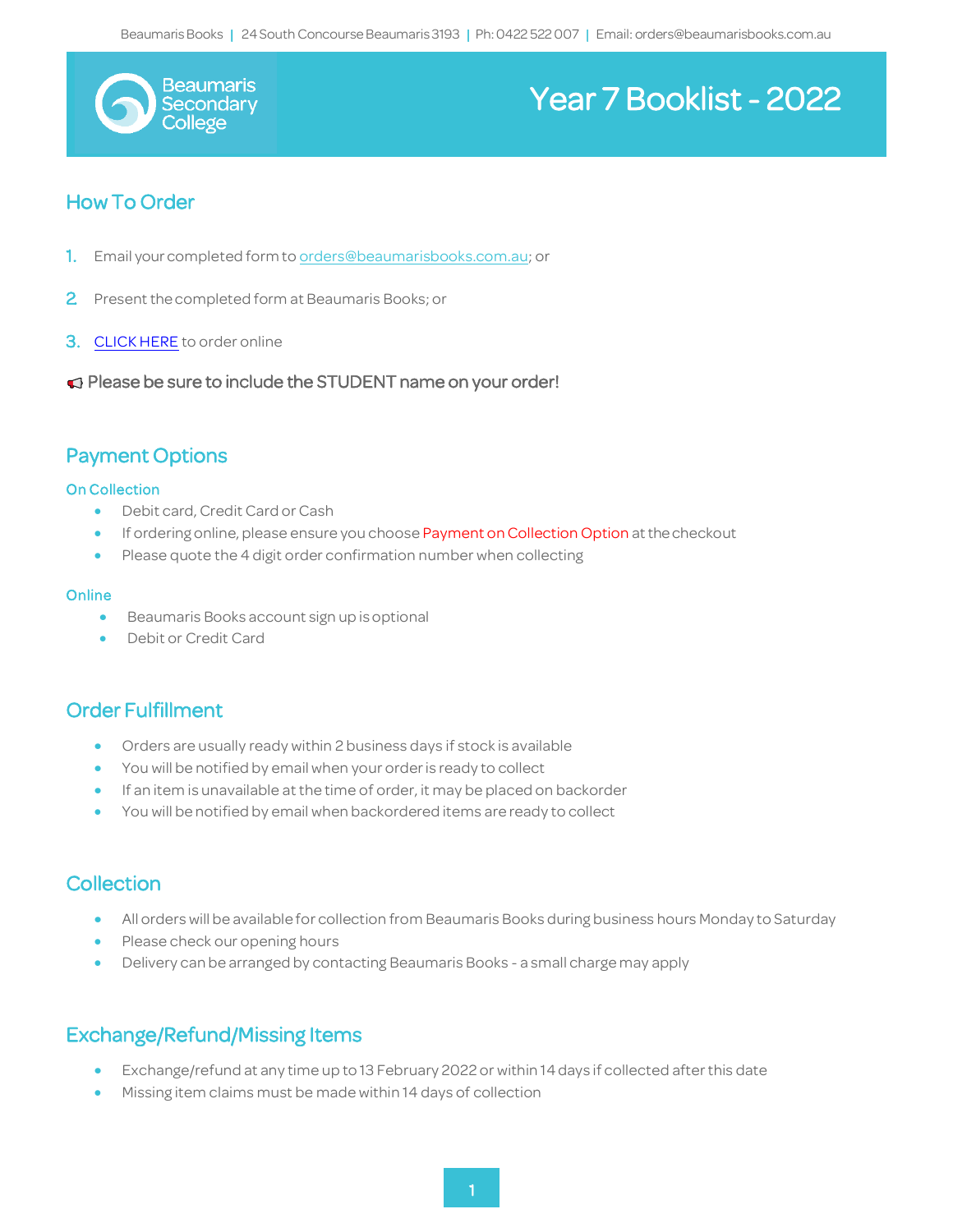| <b>Beaumaris</b> |
|------------------|
| Secondar         |
| College          |

# Beaumaris<br>Becondary | Ph:0422 | Ph:0422 | Ph:0422 | Ph:0422022 | Execondary | Email: orders@beaumarisbooks.com

| Student Name (required) |  |
|-------------------------|--|
| Parent/Guardian Name    |  |
| Phone                   |  |
| Address                 |  |
| Email (required)        |  |

#### Place 'X' in the box next to required items

# Section 1: Digital Subscription

**Contract Contract Contract Contract Contract Contract Contract Contract Contract Contract Contract Contract Co** 

### Education Perfect - COMPULSORY

Digital teaching and learning toolkit **X** and the state of the state of the state of the state of the state of the state of the state of the state of the state of the state of the state of the state of the state of the sta

# Section 2: Items by Subject

### Communicate and Relate (English)

| The Giver (Lowry)            | \$14.99 |  |
|------------------------------|---------|--|
| Post It Notes x 1 pack (100) | \$1.99  |  |

#### Create Visual (The Arts)

| <b>A3 Visual Diary</b>                                        |        |  |
|---------------------------------------------------------------|--------|--|
| A4 Multi-Purpose Mesh pouch                                   | \$4.99 |  |
| 0.4mm Fineliner Black                                         | \$3.50 |  |
| 0.6mm Fineliner Black                                         | \$3.50 |  |
| Pencil 2H Staedtler Tradition (2 x \$0.70)                    | \$1.40 |  |
| Pencil 2B (2 x \$0.30)                                        |        |  |
| Pencil HB (2 x \$0.30)                                        | \$0.60 |  |
| Watercolour paint palette Stack 24                            |        |  |
| Acrylic paint 'cool' primary colours set plus black and white |        |  |
| Set of 6 assorted TAKLON paint brushes                        |        |  |

#### **Mathematics**

| <b>Fexas Instruments Scientific Calculator TI-</b><br><b>TI-30XB</b> | \$30.00 |  |
|----------------------------------------------------------------------|---------|--|
|----------------------------------------------------------------------|---------|--|